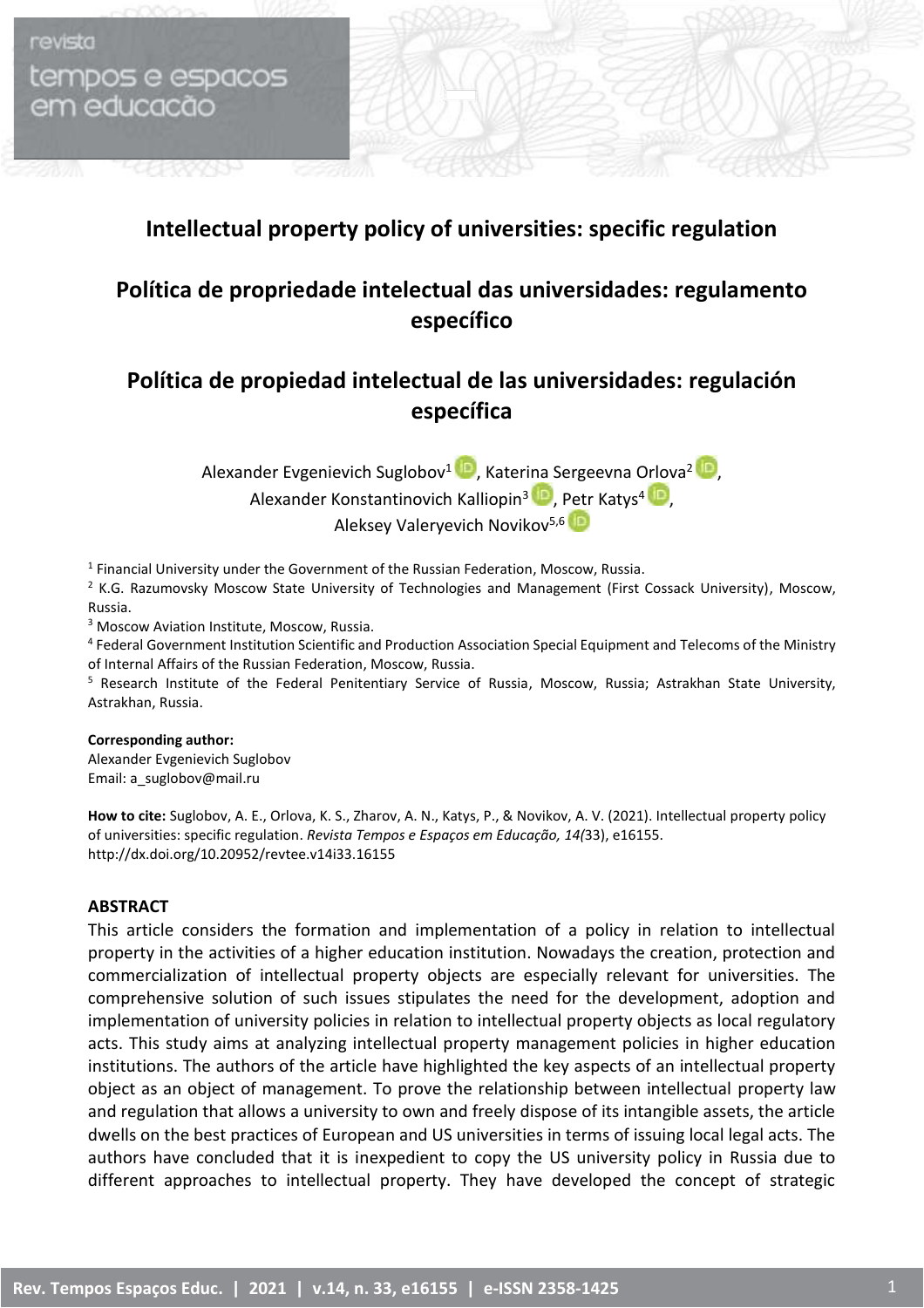management of intellectual property based on the national legislation on the protection and disposal of intellectual property and local regulations of higher education institutions.

**Keywords:** University policy. Intellectual deliverable. Intellectual property. Management. Commercialization.

### **RESUMO**

Este artigo considera a formação e implementação de uma política em relação à propriedade intelectual nas atividades de uma instituição de ensino superior. Hoje em dia, a criação, proteção e comercialização de objetos de propriedade intelectual são especialmente relevantes para as universidades. A solução integral de tais questões prevê a necessidade de desenvolvimento, adoção e implementação de políticas universitárias em relação aos objetos de propriedade intelectual como atos regulatórios locais. Este estudo tem como objetivo analisar as políticas de gestão da propriedade intelectual em instituições de ensino superior. Os autores do artigo destacaram os principais aspectos de um objeto de propriedade intelectual como objeto de gestão. Para provar a relação entre a lei de propriedade intelectual e a regulamentação que permite a uma universidade possuir e dispor livremente de seus ativos intangíveis, o artigo trata das melhores práticas das universidades europeias e americanas em termos de emissão de atos jurídicos locais. Os autores concluíram que é impróprio copiar a política universitária dos EUA na Rússia devido às diferentes abordagens à propriedade intelectual. Eles desenvolveram o conceito de gestão estratégica da propriedade intelectual com base na legislação nacional sobre a proteção e eliminação da propriedade intelectual e nas regulamentações locais das instituições de ensino superior.

**Palavras-chave:** Política da universidade. Entrega intelectual. Propriedade intelectual. Gestão. Comercialização.

#### **RESUMEN**

Este artículo considera la formación e implementación de una política en relación a la propiedad intelectual en las actividades de una institución de educación superior. Hoy en día la creación, protección y comercialización de objetos de propiedad intelectual son especialmente relevantes para las universidades. La solución integral de tales problemas estipula la necesidad de desarrollar, adoptar e implementar políticas universitarias en relación con los objetos de propiedad intelectual como actos regulatorios locales. Este estudio tiene como objetivo analizar las políticas de gestión de la propiedad intelectual en las instituciones de educación superior. Los autores del artículo han destacado los aspectos clave de un objeto de propiedad intelectual como objeto de gestión. Para probar la relación entre la ley de propiedad intelectual y la regulación que permite a una universidad poseer y disponer libremente de sus activos intangibles, el artículo se detiene en las mejores prácticas de las universidades europeas y estadounidenses en términos de emisión de actos legales locales. Los autores han llegado a la conclusión de que no es conveniente copiar la política universitaria estadounidense en Rusia debido a los diferentes enfoques de la propiedad intelectual. Han desarrollado el concepto de gestión estratégica de la propiedad intelectual basado en la legislación nacional sobre la protección y disposición de la propiedad intelectual y las regulaciones locales de las instituciones de educación superior.

**Palabras clave:** Política universitaria. Entregable intelectual. Propiedad intelectual. Gestión. Comercialización.

### **INTRODUCTION**

Currently, typical features of economic growth are the intellectualization of the main factors of production and innovative development (Abdulkadyrov et al., 2021; Glinkina et al., 2020). The share of intellectual property rights in Russian and international civil relations is constantly growing. The world trade in intellectual property rights expands much faster than industrial production. By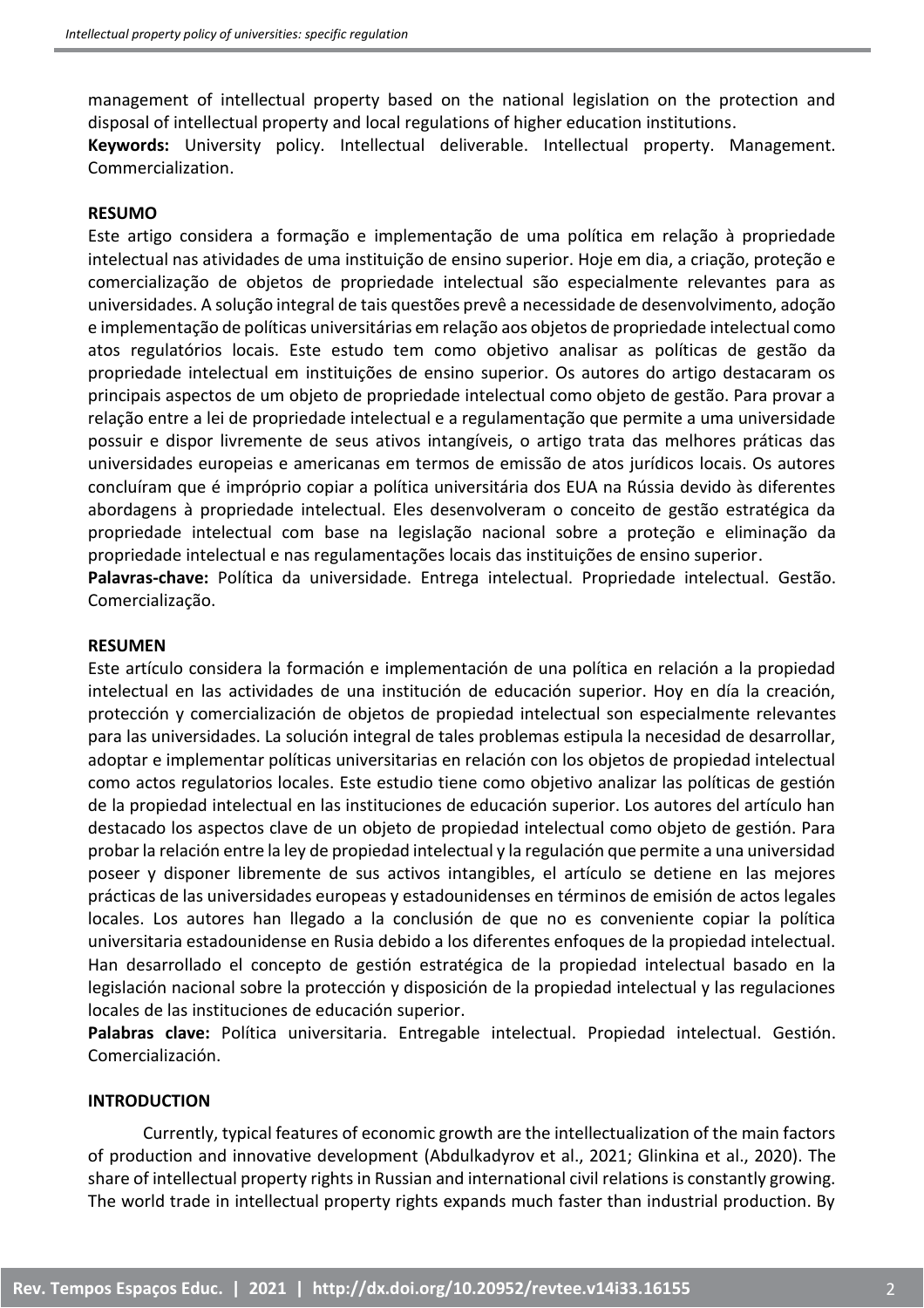the beginning of the 21<sup>st</sup> century, the total volume of world trade in the industrial property (patented and licensed inventions, industrial designs, know-how, R&D results, software, etc.) had reached more than one hundred billion dollars. Copyright objects generate about 7% of GDP (Ivanov et al., 2012). International experience testifies that the innovative development management of any organization should act adequately or proactively, responding to the possible changes associated with the emergence of innovative technologies and new types of services offered by the market. In this regard, the priority management system (as the most flexible) is a strategic management system. Such a management model will ensure the efficient use of the organization's intellectual capital, reduce the cost of producing goods and services, and create brand new products that are highly competitive in both national and foreign markets. The intensity of innovations and the efficiency of resources used for research and development largely depend on the legal protection of rights to intellectual deliverables (Zamiralova et al., 2020; Ermilov et al., 2020).

In recent years, a trend in the development of universities has been the search for ways to increase their competitiveness, and transform them into educational, scientific and innovative institutions (Shegelman, 2010). To become more competitive, universities should take on some functions of the sectoral science destroyed during the Perestroika, provided that a significant part of intellectual property was formed in the pre-Perestroika period. Assuming some functions of sectoral science (which is impossible without close interaction with industry and major sites for experimental production in most educational institutions), universities should also generate intellectual property objects, protect and commercialize them.

The effective management of intellectual property and other intellectual deliverables (Klimakina et al., 2020) to involve them in civil relations is one of the conditions for ensuring the successful development of universities.

The world's leading universities and research institutes that have achieved significant success in the commercialization of their scientific and technical activities develop their own policy in the field of intellectual property as an integral document. It reflects all the organizational and legal issues related to the creation, legal protection and use of intellectual property objects. At the same time, some scholars (Vasileva, 2018; Ryzhov, 2018) believe that, unlike the world's leading universities, the Russian universities lack a balanced policy in the field of intellectual property, which limits their possibilities of using intellectual property as a strategic resource.

The above-mentioned circumstances cause a certain interest in the development of various approaches to the management of intellectual property in a modern university and its approval in the form of a special document (local regulatory act). Attempts to present general principles of developing this policy were made by N.O. Yanykina (2011), N.G. Ryzhov (2018), A.Yu. Kalinin and Yu.V. Nechipurenko (2019) who studied the international experience of forming and implementing such a policy. These scientific works contribute to the development of university policies in relation to intellectual property. However, all the factors improving the current state of affairs have not been determined in the available studies, thus the research topic is still relevant. The study aims at analyzing the issues of forming an effective university policy for intellectual property management to develop the best approach. The research hypothesis is that an effective policy for managing the intellectual property of a university should be represented as a set of local regulations, organizational and legal mechanisms governing all the intellectual property objects that are subject to regulation.

### **METHODS**

To conduct this research, we used a set of methods, including the dialectical method of cognizing reality. In addition, we applied the statistical and comparative-legal methods, the methods of system analysis, legal modeling and deduction. The theoretical basis of this article is provisions for the creation, management and protection of intellectual deliverables developed by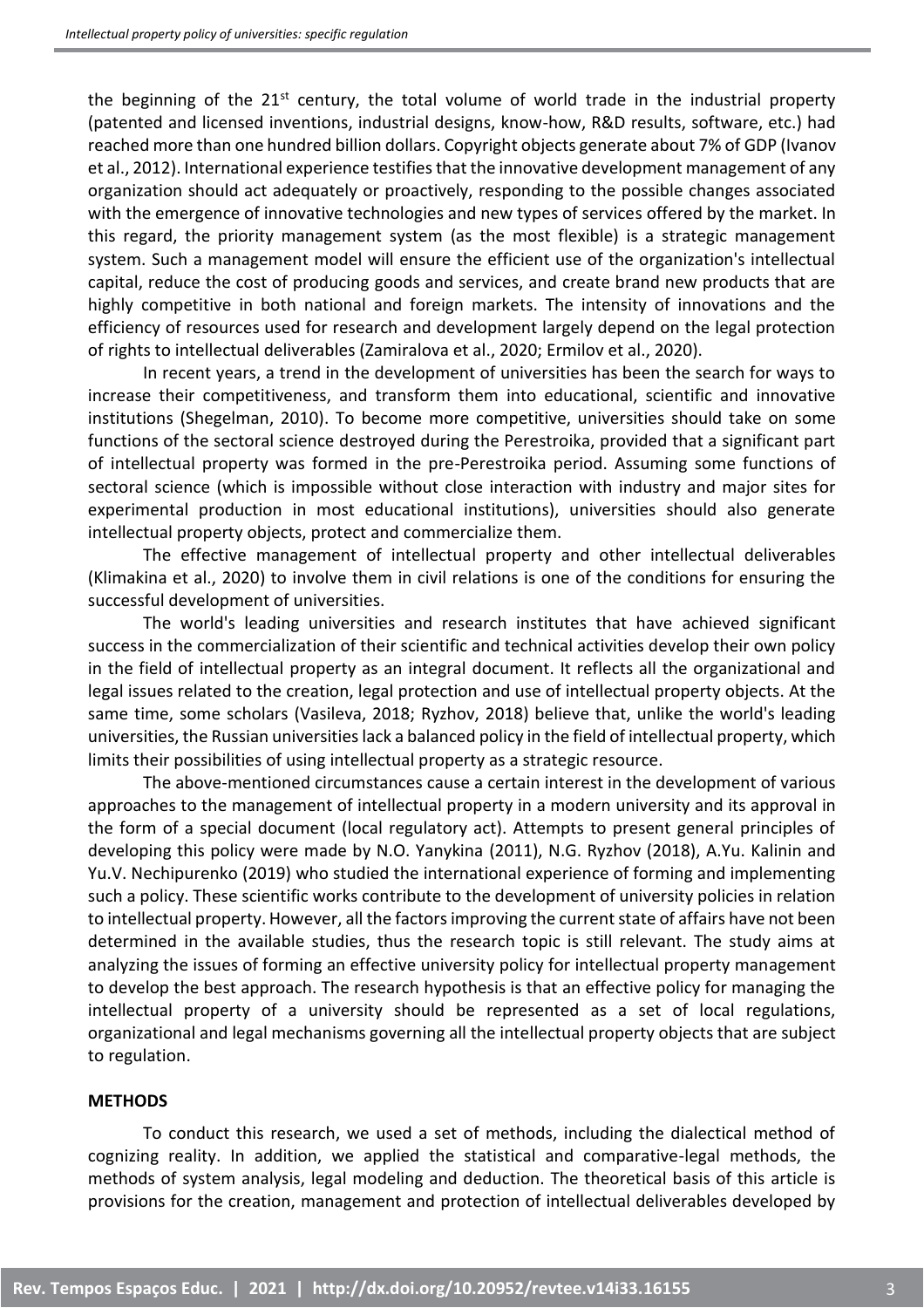scholars in the previous years. The informational basis is legal acts regulating the turnover of intellectual property objects, local regulatory acts that formalize the policy of universities on the management of intellectual property, and statistical data.

#### **RESULTS**

As a rule, research institutes in general and higher education institutions as integrated research and educational complexes in particular have exclusive rights to intellectual deliverables that are not much demanded by the business sector. The course towards the priority technological modernization of the Russian economy makes scientific and educational components of the national innovative system train personnel with new competences and form a powerful source of innovative ideas, technologies and projects. Such changes in goal setting also alter the methods of managing it as a business enterprise and drop the current models of non-economic behavior in favor of modern management concepts. Accordingly, it is necessary to form new strategic management of scientificeducational functioning and development in a dynamic competitive environment. First of all, this paradigm includes the development and implementation of new principles, methods and mechanisms for managing intellectual property (Yanykina, 2011).

Being a form of research activities, intellectual activity is part of the scientific and educational complex. The latter can be a separate institution of higher education, an association of universities, research and educational centers, resource sharing centers elaborating a specific direction of science and technology at the level of a region or country. Scientific and technical activities are understood as activities aimed at obtaining and applying new knowledge to solve technological, engineering, economic, social, humanitarian and other issues, as well as ensuring the functioning of science, technology and production as a unified system. At the same time, the result of the scientific and technical activity is the knowledge gained, recorded on an information carrier or a product containing this knowledge (Vinokurov, 2005).

Scientific literature more often uses the concept of intellectual deliverables. It embraces ways of solving technical and technological issues, technical innovations, knowledge, skills, methods of manufacturing products, software solutions and other results of mental work (Vinokurov, 2005). The group of intellectual deliverables can be also expanded with such intangible resources as means of identification of manufacturers and their products, which allows distinguishing between the products and services produced by different manufacturers.

In relation to the scientific and technical activities of universities, their results are regarded as intellectual deliverables.

The intellectual deliverables created by some university become its property, i.e. intellectual property. The "intellectual property" term means the possibility of using intellectual deliverables as intellectual property objects at one's own discretion and in one's own interests by taking any action in relation to these results that do not contradict the existing legislation and do not violate the rights and interests of other business entities.

Intellectual property rights are exclusive, i.e. the monopoly rights of an owner to use their intellectual property that prohibit its use by other persons and entities without the permission of the legal owner. Such conditions provide the owner of an intellectual property object with economic advantages over their competitors (Liotard, 1999). They intensify research and development activities, the legal protection and use of intellectual deliverables.

The features of intellectual property are as follows. Intellectual property should be viewed as an economic and legal category, applying mainly economic and legal management methods. While participating in economic relations as intellectual property objects, intellectual deliverables retain specific features associated with their role in the production process and acquire new ones due to the functioning of intellectual property. The system of the intellectual property comprises elements of this institute and economic relations. In this regard, any form of implementation of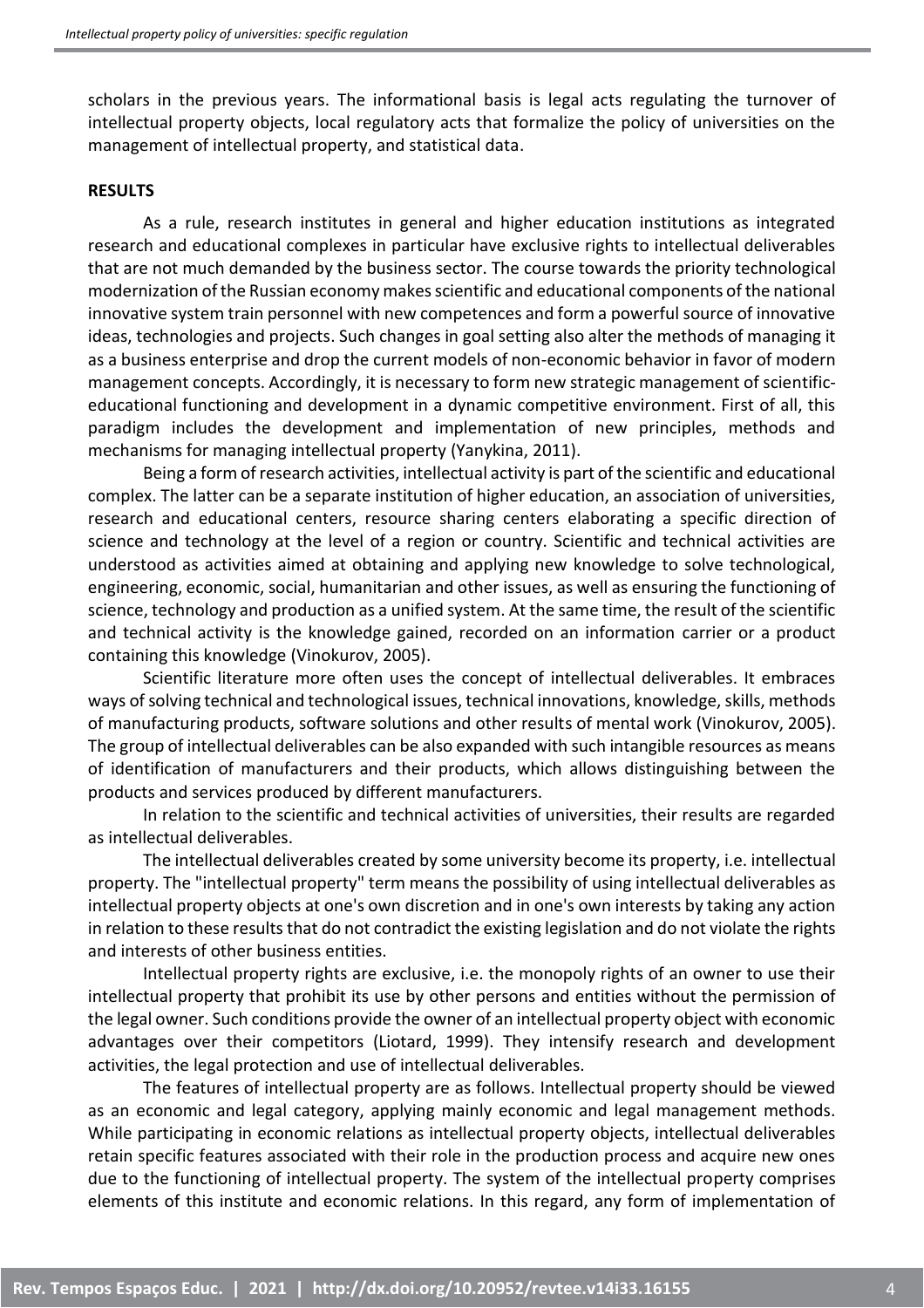intellectual property relations should be analyzed comprehensively, i.e. from the viewpoint of both their economic content and institutional form. Moreover, this form and content should be considered in their close interaction and interdependence (Volkova, 2001).

Not all the products of intellectual labor are recognized as intellectual property objects. However, G. Yarygina (2011) claimed that the management of intellectual deliverables was impossible without the ownership of such results. To ensure the effective use of intellectual deliverables as tools of commercial activity, it is necessary to develop a specific policy of some organization.

In relation to universities, the need to form an intellectual property management policy is conditioned by the commercialization of higher education institutions, the growing number and share of private universities, the privatization of public institutions of higher education and the active introduction of corporate administration into the activities of universities (Bostock, 1999). The commercialization of intellectual property includes the introduction of intellectual deliverables into economic relations. This process is carried out, firstly, by transferring intellectual property rights among parties to the intellectual property market fully or partially, and secondly, by creating and transferring (selling) the rights embodied in intellectual deliverables and specific products or services, and exercising one's rights to intellectual deliverables during the monopoly manufacturing of such products (Spiridonova, 2009).

Although intellectual property management strategies and their legal protection are of primary importance for any organization, regardless of its type, legal form and objectives, most Russian universities are budgetary institutions (Poddubnaya et al., 2021) that develop their mechanism of legal protection and use intellectual property in conformity with other factors than economic efficiency and value enhancement. For example, a large manufacturing company uses patenting to enter a protected market and discourage competitors from entering the existing market.

The table below demonstrates the main elements of an intellectual property management strategy at the life cycle stages of intellectual deliverables.

| The life cycle stages of intellectual<br>deliverables    | The form of intellectual deliverables                                                          | The action of an intellectual property<br>management unit at each stage      |
|----------------------------------------------------------|------------------------------------------------------------------------------------------------|------------------------------------------------------------------------------|
| 1. Planning intellectual deliverables                    | R&D objects                                                                                    | The study of industry trends and<br>technical levels                         |
| 2. Creating intellectual deliverables                    | Protectable intellectual deliverables                                                          | The study of patentability and patent<br>frequency                           |
| Obtaining legal protection<br>3.                         | The transformation of intellectual<br>deliverables<br>intellectual<br>into<br>property objects | Selecting the form of registering<br>rights to intellectual deliverables     |
| Accounting and<br>using intellectual<br>property objects | Intellectual property<br>obiects<br>and<br>intangible assets                                   | Verification as intangible<br>assets.<br>Registering a statement of use      |
| Commercializing<br>intellectual<br>property objects      | Innovations                                                                                    | conclusion<br>of<br>The<br>license<br>a -<br>agreement or transfer of rights |

| Table 1. Strategies for intellectual property management. |  |  |  |
|-----------------------------------------------------------|--|--|--|
|-----------------------------------------------------------|--|--|--|

The pioneers in developing intellectual property policies were universities and research institutes that had been involved in the commercialization of intellectual deliverables for a long time. They had already formed standard procedures related to the management of intellectual deliverables and used them as a basis of their intellectual property policy. One of the first Russian universities that developed and adopted a policy in the field of intellectual property was the Ural Federal University (Vasileva, 2018). Until 2010, the basis of intellectual property management at the Ural Federal University had been the legal protection of intellectual deliverables created at this university. Since 2011, its intellectual property policy has shifted towards the most effective use of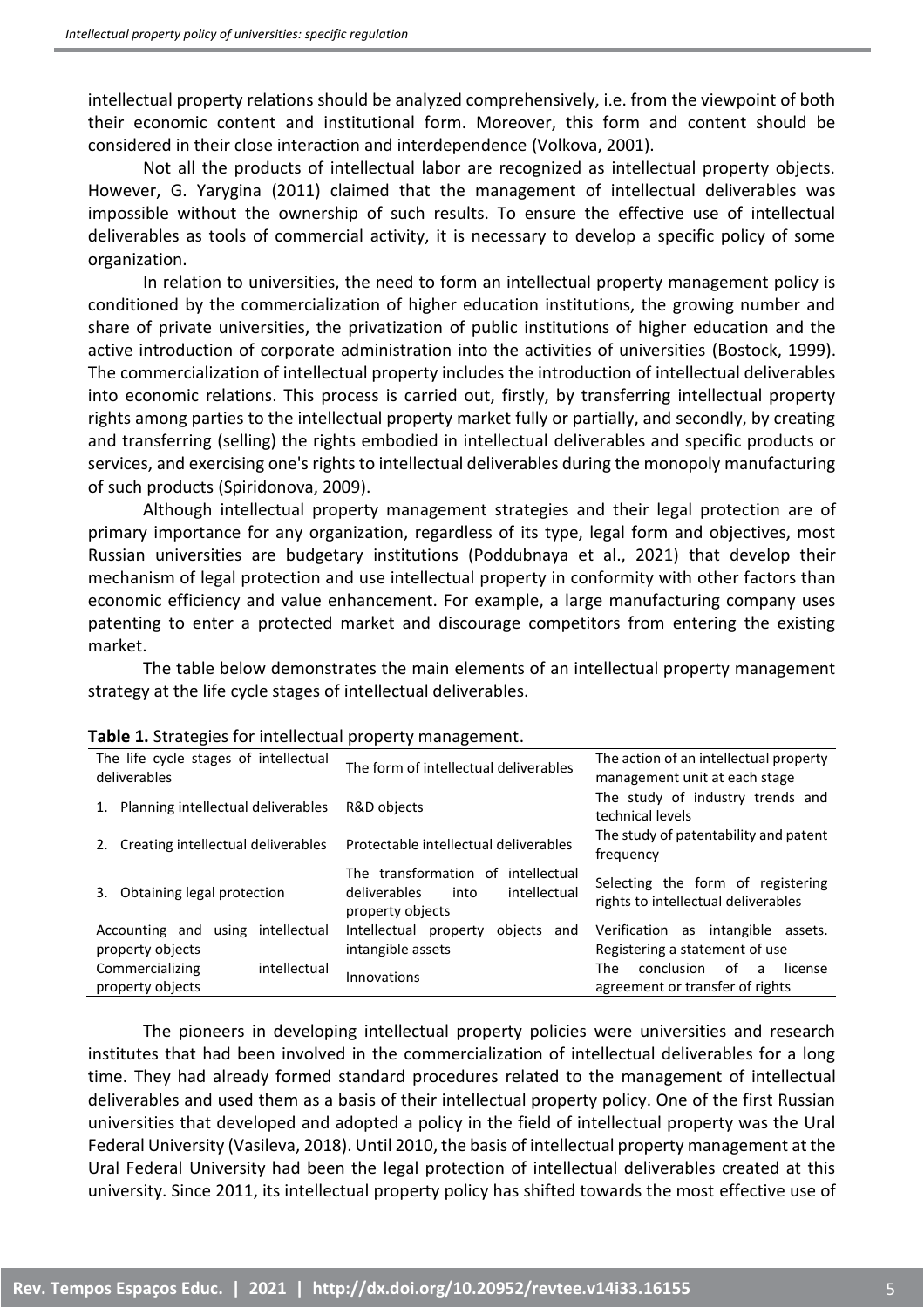intellectual deliverables created in the interests of the university, its employees, students, graduate students and society as a whole. The implementation of this policy requires active interaction between universities and businesses to commercialize such innovations. The leading Russian universities became national centers implementing intellectual property policies, including Bauman Moscow State Technical University, St. Petersburg National Research University of Information Technologies, Mechanics and Optics (ITMO University), Peter the Great St. Petersburg Polytechnic University, National Research University – Higher School of Economics, Tver State University, Vologda State University, Tyumen State University, etc. (Vasileva, 2018).

There are two methods used by the Russian universities in forming an intellectual property policy: 1) to develop a small document as a criterion of the university's intentions in the field of innovation. On its basis, specific local documents are adopted in the form of regulations, codes and recommendations, etc. that govern relations on the creation and use of intellectual deliverables; 2) to form a large document containing all the aspects of a university policy in the sphere of intellectual property. If we conduct a general analysis of the structure of intellectual property policies of various Russian universities and research institutes, we can identify its main components, namely: the issuance of a legal document, a conflict of interest, the distribution of income received from the implementation of intellectual deliverables, the motivation of scholars, etc. (Vidyakina, 2013). Each university decides on its intellectual property policy depending on the development of its intellectual property. Then such an institution develops its own procedure for managing the rights to intellectual deliverables and selects various tools to achieve this goal (Vidyakina, 2016). For instance, the rights to reproduce and distribute educational and methodological materials created during the performance of employees' labor duties belong to the Ural Federal University. On the contrary, the Higher School of Economics proceeds from the need to secure the exclusive right to intellectual deliverables for their authors. These differences are associated with various profiles and statuses of universities: the first is a partner of the Ural innovative industry and the second is the All-Russian expert on economic issues (Tarasov, 2016).

The lack of necessary resources (innovative infrastructure, personnel, etc.) is not the only difficulty. The most important one is the recognition of intellectual property as a strategic resource of universities that can increase their competitiveness not only in Russian but also in the world market of educational and scientific services. This recognition should be accompanied by appropriate managerial decisions. It is worth mentioning that the formation of an intellectual property policy is a long-term procedure and it is not needed by every university, but mainly by those involved in the commercialization of intellectual deliverables. In this regard, the Ministry of Science and Higher Education of the Russian Federation took this task under its control (Vasileva, 2018).

To support the development and adoption of intellectual property policies by the Russian universities and research institutes, there is a need for a standard comprehensive document considering various aspects of the creation of intellectual deliverables, the protection and commercialization of rights to intellectual property. Many universities could use this document as a basis. The Ministry of Science and Higher Education of the Russian Federation, the Russian Federal Service for Intellectual Property and the Russian State Academy of Intellectual Property developed the "Model Regulation on Intellectual Property Policy in Universities and Research Institutes" (WIPO n.d.). The World Intellectual Property Organization verified this document.

This is an important step in the development of intellectual property in Russian universities and research institutes. The approach will facilitate the issuance of specific documents in various universities.

> Such documents will help not only in organizing internal regulations for working with the intellectual property but also in ensuring the interaction of universities or research institutes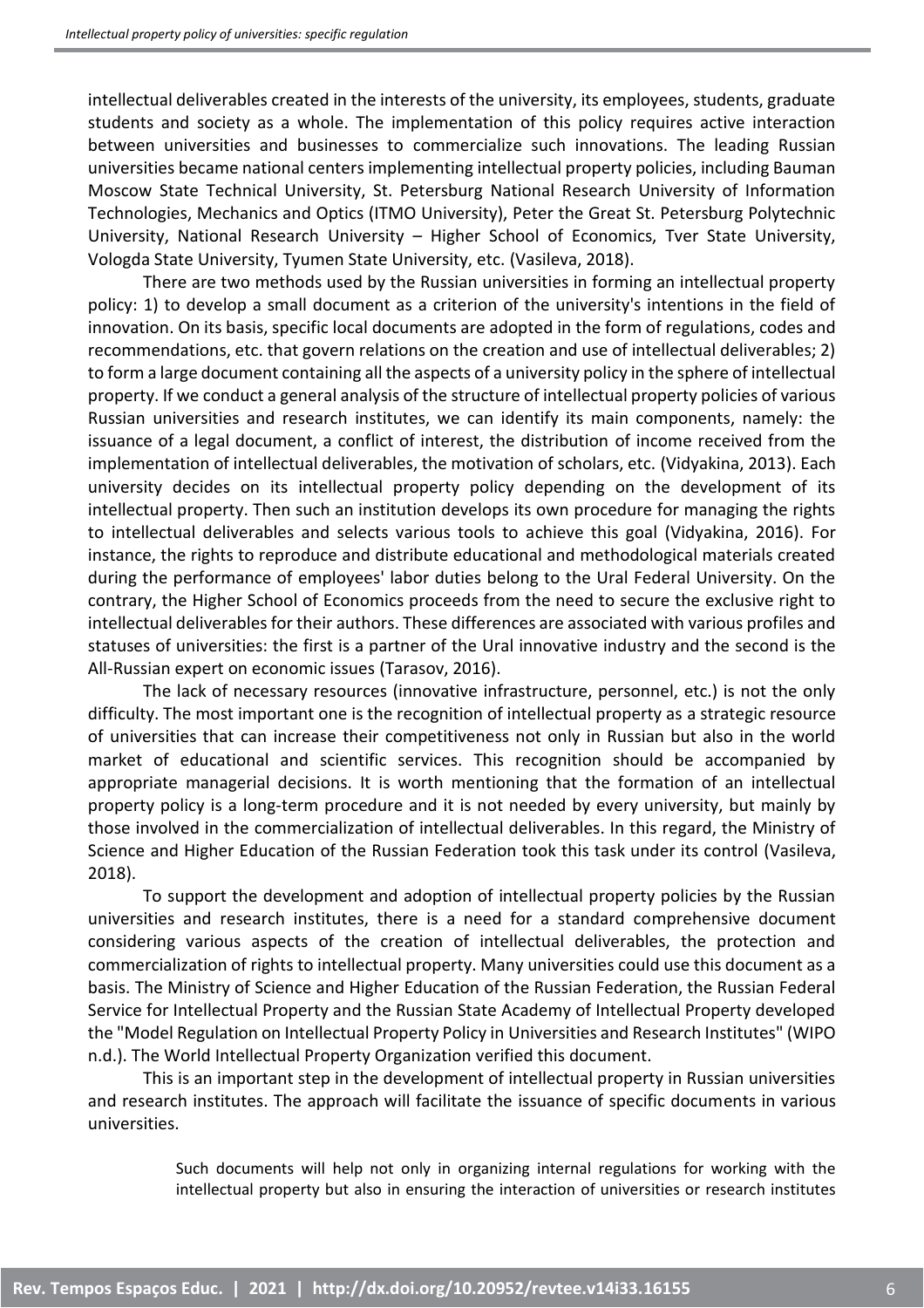with federal authorities, partners and customers, and, consequently, in the commercialization of intellectual property (Ivliev, 2017, p. 2).

A typical document considers the balance of interests among institutions, authors/developers, third-party organizations, society/state. It reflects the following three aspects: 1) there is an answer to the question of why science and education need intellectual property; 2) recommendations are developed for universities and research institutes on the management of intellectual property objects and rights to them at each stage of innovation life cycles; 3) each recommendation is proved by the successful implementation of the corresponding measures by the Russian universities or research institutes. The adoption of a specific policy in the field of intellectual property within each university should be accompanied by the development of local acts on intellectual property management that relate to accounting intellectual property objects and intellectual deliverables, identifying technologies for their recognition and assessing the effectiveness of their use. To speed up the solution of the tasks set, the Russian Federal Service for Intellectual Property works on proposals to reduce funding for universities and research institutes that do not have a system of local acts on intellectual property management. The Russian State Academy of Intellectual Property (a department of the Russian Federal Service for Intellectual Property) has developed two advanced training programs: 1) "A university intellectual property policy" for heads of universities and research institutes (vice-rectors, heads of departments for intellectual property management and commercialization); 2) "Intellectual property management at universities: the best practices. Local regulatory acts for the implementation of intellectual property management processes" (for specialists) (Vasileva, 2018, p. 177). These programs aim at meeting the growing market demand for specialists in the sphere of intellectual property.

Each university should adopt an intellectual property policy together with uniform mechanisms for its implementation. Many technical universities face a common problem that they have experience in managing intellectual property mainly for the results of scientific research for which state registration is required or possible (inventions, utility models, computer programs, etc.) and pay insufficient attention to the distribution of rights to the objects primarily used in the educational process. Therefore, the management of intellectual property in a university should also serve the interests of the educational process and commercialize the corresponding results (Ryzhov, 2018). Consequently, a university policy should provide a unified management and organization system, expand the functions of the relevant departments, officials and collegial bodies, consider the needs of both scientific and educational activities within this university.

One of the policy objectives is to prevent and resolve conflicts arising in connection with the creation and use of intellectual deliverables. To solve this issue, it is necessary to extend the action of such a policy through concluding agreements (or including the relevant clauses in other agreements) with employees, students and persons working under civil contracts. A separate section of this policy should be concerned with mechanisms for resolving disputes and preventing conflicts of interest, i.e. situations in which the personal interest (direct or indirect) of an employee affects or might affect the proper performance of their duties, and in which a contradiction arises or might arise between the personal interest of an employee, the rights and the legitimate interests of a university leading to property damage, decrease in income or other benefits, and/or deterioration of the university's reputation (Ryzhov, 2018). Additional requirements in the development of such a policy are associated with its focus on a wide audience of employees and students who should become familiarized with the document. This stipulates the need to limit the document to only the basic principles and mechanisms of intellectual property management at universities without their detailed description and regulation. The basis for developing intellectual property policies is the current legislation (Part Four of the Civil Code of the Russian Federation; Federal Law No. 98-FZ of July 29, 2004 "On Commercial Secrets"), the "Model Regulation on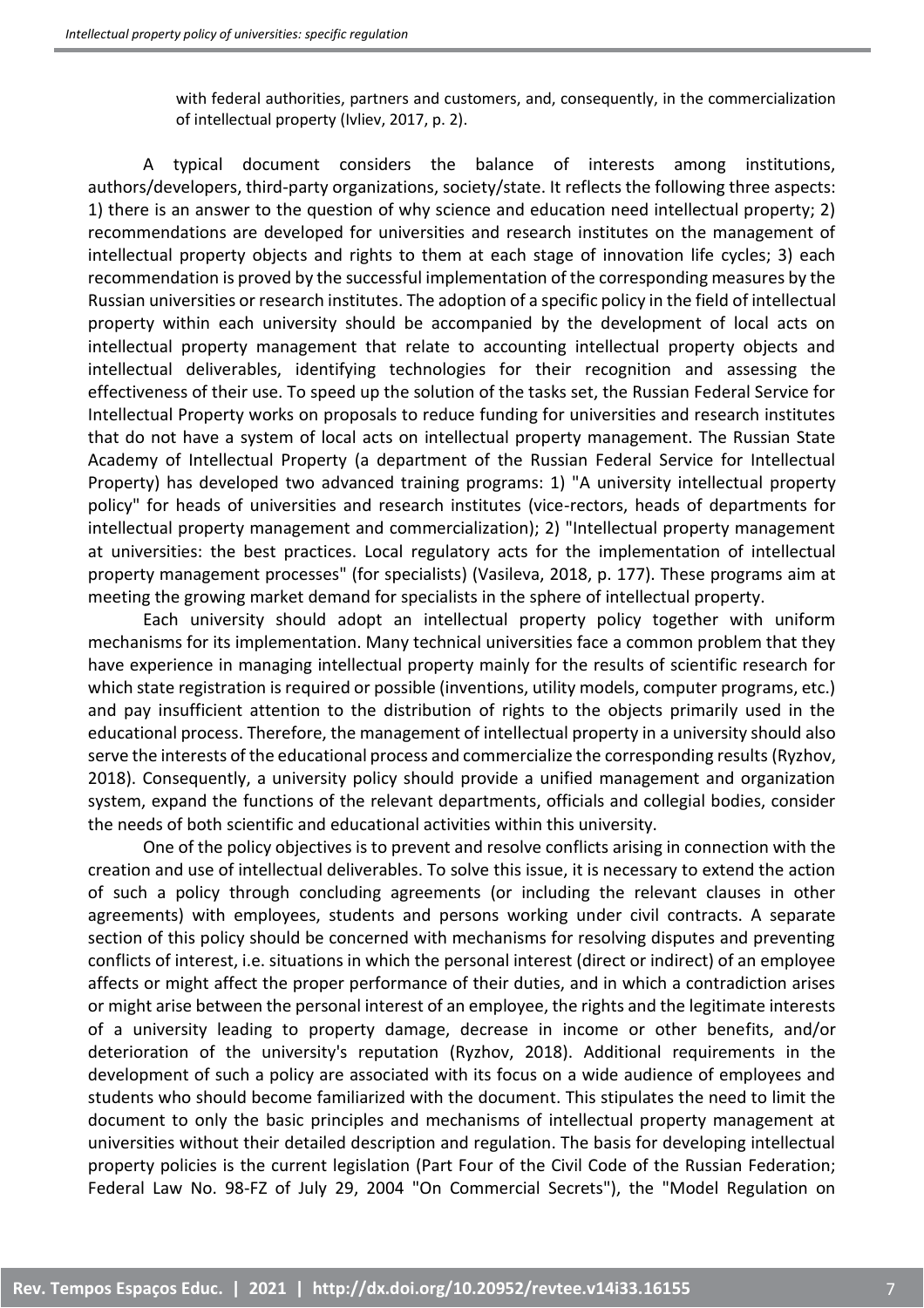Intellectual Property Policy in Universities and Research Institutes" developed by the World Intellectual Property Organization (n.d.), the Law of Intellectual Property by the National Research University Higher School of Economics (2013b) and the Code of Practice on Intellectual Property adopted by the National Research University Higher School of Economics (2013a). One of the key issues is the scope of such a policy, both in terms of intellectual deliverables and the categories of persons and activities to which it applies. For example, the current version of this document covers only intellectual deliverables and does not apply to means of identification, for which it is planned to develop a separate provision. The above-mentioned document reflects the specifics of technical universities. In particular, some types of intellectual deliverables are not mentioned (for example, selective breeding results) since they are not found in the university's practice. The limitation of the proposed policy to only educational and scientific activities is not fundamental but requires additional analysis of the possible consequences of its application (in terms of distributing the rights to intellectual deliverables) on other types of university activities. The document should have a traditional structure (Ryzhov, 2018). The main issue is the principles of distributing the rights to intellectual deliverables between the university and the authors. Particular attention should be paid to commercializing and stimulating the creation of intellectual deliverables, as well as distributing the corresponding income as the Russian legislation in this area differs significantly from other countries, especially in terms of the author's rights to remuneration (HEIP-link, n.d), and largely depends on a university policy. There are additional sections on information disclosure, privacy, intellectual property protection, liability and dispute resolution. Some definitions are given right in the text to make the document more understandable to a wider audience. Due to the need to limit the scope of the document, universities should develop local acts regulating the management of various types of intellectual deliverables (provisions, methodologies, etc.) (Bliznets, 2014), including provisions on patented and copyright objects, the remuneration of authors.

### **DISCUSSION**

To ensure the effective management of intellectual property, Russia should adopt the experience of other universities in developing management policies. The US legislation makes universities use federal-funded intellectual property regardless of an economic effect. In particular, this refers to the Bayh-Dole Act of 1980 and Public Law 96-517 (Yanykina, 2011).

In 1975, Harvard University (USA) initially adopted a framework document entitled "Policy in Regard to Inventions, Patents and Copyright". It was amended once in 1986 and twice in 1998, then revised in 2008 and renamed into "Statement of Policy in Regard to Intellectual Property" (Harvard's Office of Technology Development, 2019). Further adjustments to the document were made in 2010 and 2013. This policy aims at establishing a unified approach to intellectual property management in terms of the legal protection of intellectual property objects, protecting the rights of authors and copyright holders, promoting the use of the intellectual property with due regard to the interests of all stakeholders and public interests, as well as developing mutually beneficial cooperation among the structural divisions of Harvard University and third parties (Kalinin & Nechepurenko, 2018). The policy comprises the following categories of intellectual property objects, to which it extends its action: 1) inventions and patents; 2) copyright objects; 3) computer software; 4) non-patentable objects. Each group of intellectual property objects includes definitions of its objects and approaches to determining the right holder and distributing economic benefits from the use of rights to these objects. Harvard University is the right holder in case it financially supported the creation of an intellectual property object, including in the framework of various research and development programs, or provided its own property (except when this use was incidental or insignificant) (Technical University of Munich – Office for Research and Innovation Transfer, n.d.). If an intellectual property object was created as a result of the interaction (by order) with a third party, the copyright holder can be determined within the framework of these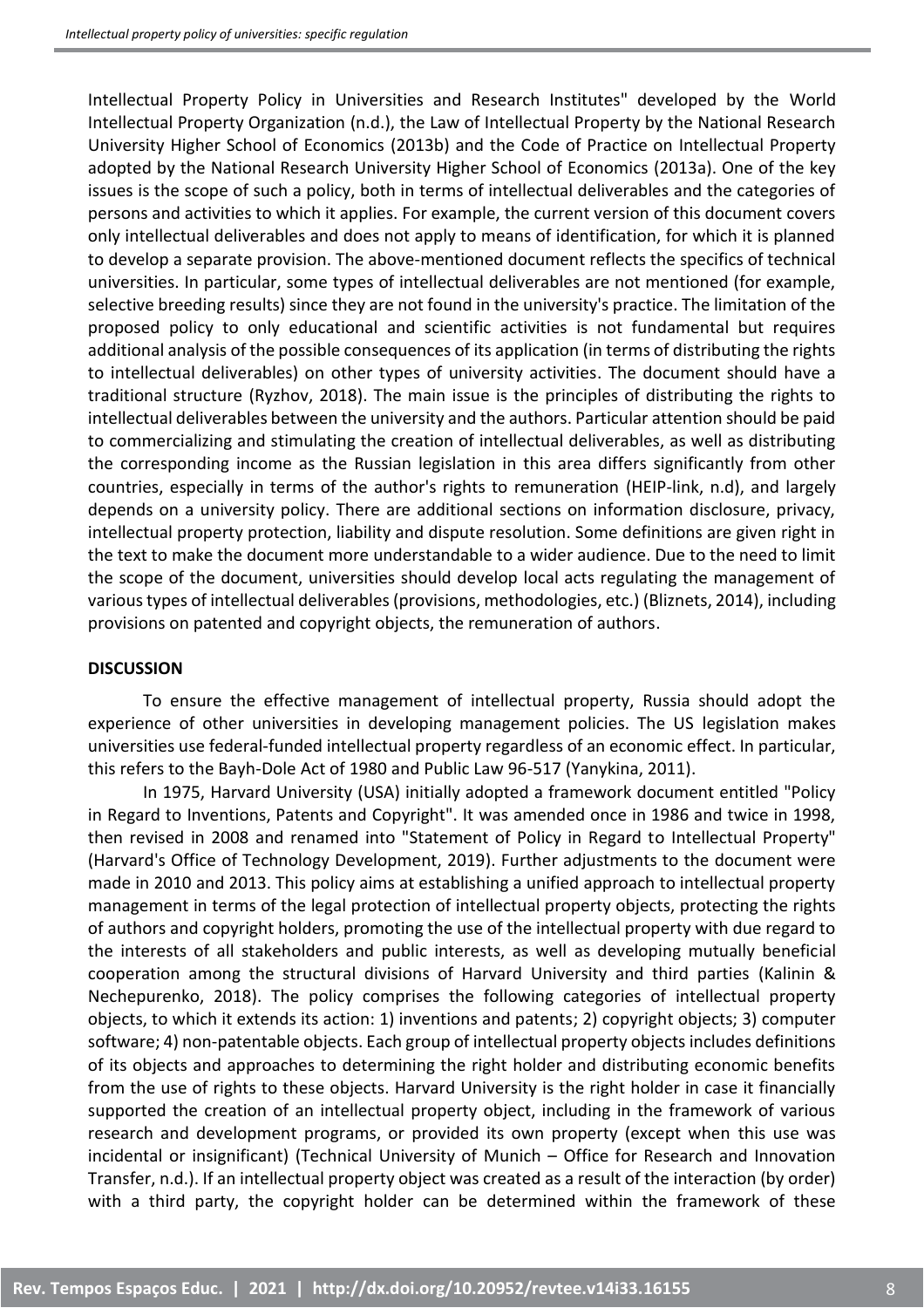agreements. To regulate the distribution of income from using intellectual property objects for all the participants related to these objects, the document established the standard shares of net royalties. They are defined as the difference between the total amount of income received from the use of rights to intellectual property objects and the costs incurred by Harvard University for the creation and implementation of protection documents for industrial property objects, including legal costs, licensing costs and the costs of manufacturing and delivering non-patentable objects. In relation to the income received from the use of rights to intellectual property objects, the following procedure for determining standard shares was established on October 4, 2011. Initially, an administrative fee of 15% is charged. The rest of net profits is distributed as follows: 1) the personal share of the authors – 35%; 2) the share of the laboratory (structural unit) where the object was created – 15%; 3) the share of the Department/Institute which includes the structural unit – 15%; 4) the share of the School (College/Institute) included in the structure of the university, to which the structural unit of the author belongs  $-$  20%; 5) the share of the President of the University  $-$ 15%. If intellectual property objects are commercialized by the Technology Acceleration Fund, which brings together all the R&D programs and projects funded by Harvard University, new standard shares of distributing net royalties are applicable starting from October 4, 2011. After an administrative fee in the amount of 15% is charged, the remaining part is distributed as follows: 1) the personal share of authors – 35%; 2) the share of the laboratory (structural unit) – 15%; 3) the share of the Department/Institute – 10%; 4) the share of the School (College/Institute) – 10%; 5) the share of the President of the University – 15%; 6) deductions to the Technology Acceleration Fund – 20% (Kalinin & Nechepurenko, 2018). Authors are guaranteed payments regardless of their employment at Harvard University. If an author is transferred to another structural unit, the resulting net royalties are redistributed in favor of a new place of work. At Harvard University, such a policy is implemented by the Harvard Office of Technology Development and Committee on Intellectual Property. The competence of the Harvard Office of Technology Development includes determining the most promising ways of introducing intellectual property objects into civil relations, promoting their commercialization, keeping records of such objects, ensuring the patenting and securing of rights to intellectual property objects, distributing income from the use of rights to such objects. To perform these functions, the office establishes the procedure for conducting certain actions and sets rules for their document support. The functions of this office also include administering the activities of the Technology Acceleration Fund. The Committee on Intellectual Property ensures strategic decisions on intellectual property by making amendments and additions to the existing policy. The committee is also responsible for clarifying specific policies and resolving conflicts. The intellectual property policy of the University of Munich (Germany) was adopted in accordance with the European Commission Recommendation of April 10, 2018. The policy should ensure the university's activities aimed at the development of entrepreneurship. This policy is implemented on the basis of the following principles (Technical University of Munich – Office for Research and Innovation Transfer, n.d.): new ideas, products and technologies should aim at obtaining the most positive social effect; despite the importance of public interest, the university shall ensure the commercial effectiveness of these ideas, products and technologies, including for the purposes of material incentives for the authors of intellectual property objects while recognizing the significance of their work; decisions on the further use of intellectual property objects are made with due regard to the opinion of their authors; the university protects the rights of such authors but the latter retain the right to publish the results achieved in the framework of their research; intellectual deliverables can be used in the formation of start-up and spin-off companies and the university has the right to participate in the implementation of these projects and provide possible assistance; the commercialization of intellectual property objects should consider the personal nonproperty rights of their authors and indicate the connection of the results obtained within the University of Munich. The policy identifies the following categories of intellectual property objects,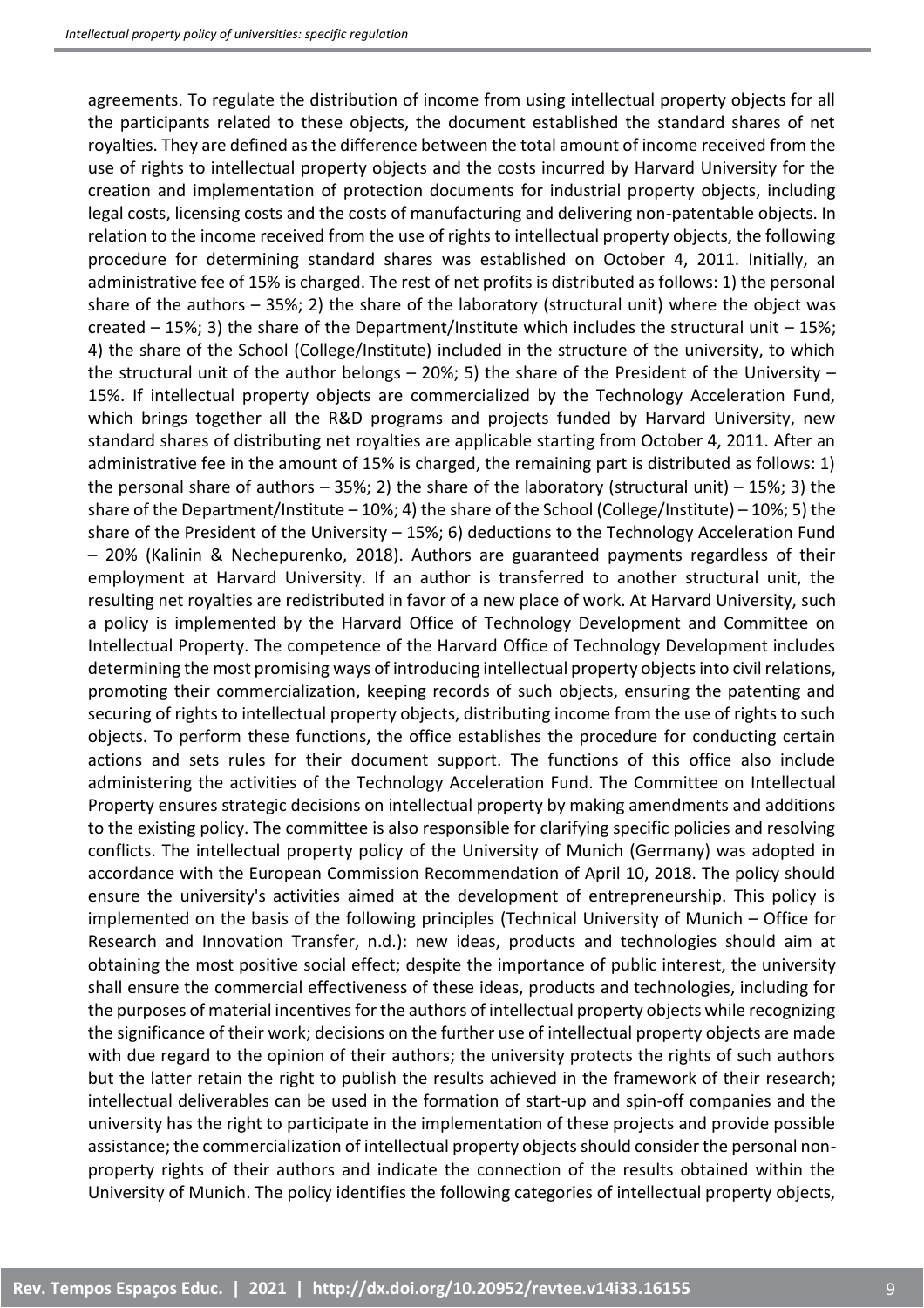to which it applies: 1) inventions and patents for other industrial property objects; 2) nonpatentable objects; 3) computer software (Technical University of Munich – Office for Research and Innovation Transfer, n.d.). The University of Munich is the copyright holder of the intellectual property objects created in the course of official duties and/or when using the university's property. When creating an intellectual property object that does not fall under the category of employmentrelated, its authors should notify the university about the creation of this object to prevent a possible conflict of interest. When distributing economic benefits from the use of rights to intellectual property objects, approaches are determined by the category of the object used. Upon the commercialization of patents, the copyright share is 30%, and the remaining remuneration is evenly divided between the university administration and the Department/Institute where the object was created (Technical University of Munich – Office for Research and Innovation Transfer, n.d.). When using other objects, the share of authors is determined in each case individually, but the rest should be divided equally between the administration of the university and the Department/Institute. The authors from Harvard University are guaranteed payments regardless of their current employment at the University of Munich. If such an author changes a structural unit, the resulting net royalties might be redistributed in favor of a new place of work. The functions of accounting new objects, determining and ensuring the most promising forms of legal protection, promoting the further use of intellectual property objects are assigned to the department of patenting and licensing (Technical University of Munich – Office for Research and Innovation Transfer, n.d.).

The table below compares the principles and structures of intellectual property management policies developed by various universities.

|                                                     | The university that adopted and implemented a policy on the creation, use and<br>protection of intellectual property |                                                                                                                               |                                                                                                               |  |
|-----------------------------------------------------|----------------------------------------------------------------------------------------------------------------------|-------------------------------------------------------------------------------------------------------------------------------|---------------------------------------------------------------------------------------------------------------|--|
| Indicator nomination                                | University<br>Harvard<br>Office<br>(Harvard's<br>of<br>Technology Development,<br>2019)                              | The University of Munich<br>(Technical University of<br>Office<br>Munich<br>for<br>Research and Innovation<br>Transfer, n.d.) | Petersburg<br>Saint<br>State<br>Electrotechnical University<br>"LETI"<br>(ETU<br>$"LETI"$ )<br>(Ryzhov, 2018) |  |
| The purpose of policies                             | $+$                                                                                                                  | $+$                                                                                                                           | $\ddot{}$                                                                                                     |  |
| Principles<br>for<br>policy                         |                                                                                                                      |                                                                                                                               |                                                                                                               |  |
| implementation<br>and                               | $\ddot{}$                                                                                                            | $\ddot{}$                                                                                                                     | $\pmb{+}$                                                                                                     |  |
| intellectual<br>property                            |                                                                                                                      |                                                                                                                               |                                                                                                               |  |
| management                                          |                                                                                                                      |                                                                                                                               |                                                                                                               |  |
| identification<br>of<br>The                         | $\ddot{}$                                                                                                            | $\ddot{}$                                                                                                                     | $\ddot{}$                                                                                                     |  |
| copyright holders                                   |                                                                                                                      |                                                                                                                               |                                                                                                               |  |
| Students'<br>rights<br>to                           | $\ddot{}$                                                                                                            | $\ddot{}$                                                                                                                     |                                                                                                               |  |
| intellectual property<br>The distribution of income |                                                                                                                      |                                                                                                                               |                                                                                                               |  |
| from the use of intellectual                        | $\ddot{}$                                                                                                            | $\ddot{}$                                                                                                                     |                                                                                                               |  |
| property                                            |                                                                                                                      |                                                                                                                               |                                                                                                               |  |
| Confidentiality procedure                           |                                                                                                                      |                                                                                                                               | $\ddot{}$                                                                                                     |  |
| Dispute resolution                                  | $\ddot{}$                                                                                                            |                                                                                                                               | +                                                                                                             |  |
| Organizational<br>structure                         |                                                                                                                      |                                                                                                                               |                                                                                                               |  |
| for policy implementation                           | $\ddot{}$                                                                                                            | $\ddot{}$                                                                                                                     | $\ddot{}$                                                                                                     |  |
| Subdivisions contributing                           |                                                                                                                      |                                                                                                                               |                                                                                                               |  |
| to the commercialization of                         | $\ddot{}$                                                                                                            | $\ddot{}$                                                                                                                     | $\ddot{}$                                                                                                     |  |
| intellectual property                               |                                                                                                                      |                                                                                                                               |                                                                                                               |  |
| The use of intellectual                             |                                                                                                                      |                                                                                                                               |                                                                                                               |  |
| property in the creation of                         |                                                                                                                      | $\ddot{}$                                                                                                                     |                                                                                                               |  |
| spin-off<br>and<br>start-up                         |                                                                                                                      |                                                                                                                               |                                                                                                               |  |
| companies                                           |                                                                                                                      |                                                                                                                               |                                                                                                               |  |

### **Table 2.** Comparing the principles and structures of management policies.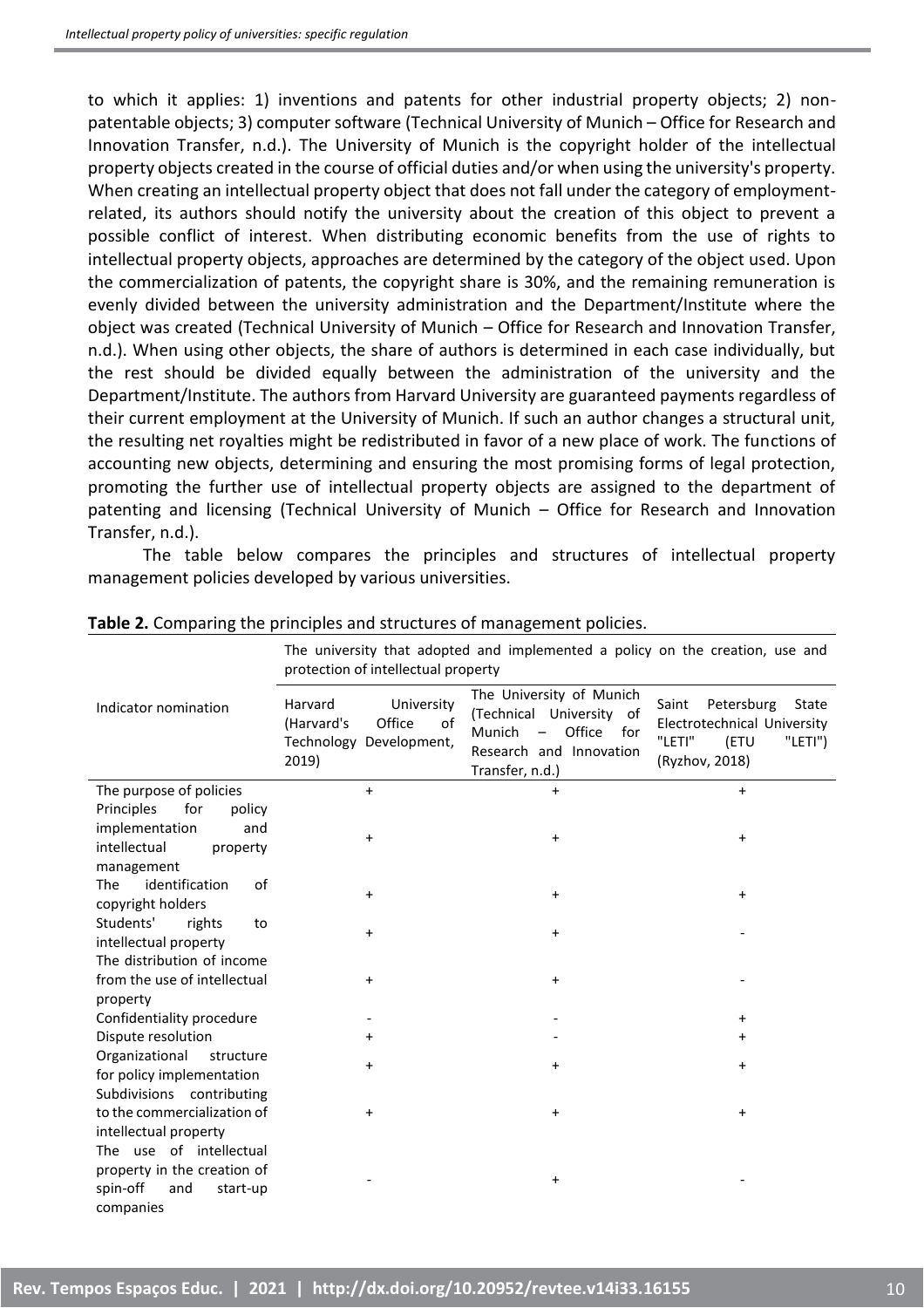| The commercialization of<br>intellectual deliverables |   | - |  |
|-------------------------------------------------------|---|---|--|
| Responsibility                                        | - | - |  |

Based on the study conducted, we have revealed the following key components of the policy of universities in the field of intellectual property. Firstly, their intellectual property policies have a clear objective. Classical universities strive to establish a unified approach to intellectual property management in terms of the legal protection of intellectual property objects, to protect the rights of authors and right holders, to promote the use of the intellectual property with due regard to the interests of all the parties involved and the overall public interest. Technical universities prefer developing entrepreneurship. Secondly, all the policies contain principles for their implementation and intellectual property management. Thirdly, special attention is paid to the identification of the right holders to intellectual property objects, including the intellectual property created by students. As a rule, the rights to employment-related intellectual property objects are assigned to the university based on a local regulatory act or by concluding an agreement with an employee (student) who is the author of the above-mentioned intellectual property object. In several cases, such rights can be transferred to employees and students. Fourthly, all the policies clearly outline approaches to material incentives for authors, structural divisions of universities and schools, colleges, etc. for the creation and use of intellectual property objects. All the universities have specific shares of the resulting net profit for authors, administrative structures and other participants in the commercialization of intellectual property objects. The priority direction of material incentives for the authors of intellectual property objects is the definition of approaches and guarantees of their rights and interests in the distribution of the received economic benefits from the use of the corresponding intellectual property objects. Fifthly, all the universities have an organizational structure for intellectual property management that ensures decision-making on various issues related to the creation, legal protection and use of intellectual property objects and, if necessary, the protection of rights to these objects. In addition, the policy can be supplemented by various documents developed on its basis that regulate the procedure for patenting, selecting the form of legal protection, stimulating the authors of intellectual property objects, the functioning algorithm of the structure responsible for the commercialization of intellectual property, etc. The content of intellectual property policies for each university is mostly determined by the state's innovation policy, its national legislation, the main goals and objectives of a particular university, as well as real opportunities for implementing an intellectual property policy.

In general, the use of international experience in the activities of the Russian universities can have a positive impact on their involvement in innovative processes, including within the framework of international scientific and technical cooperation. A competent approach will help to implement the achievements of university science in the real sector of the economy. However, the imitation of the policies, procedures and rules of universities from other countries (for example, the United States) does not have any tangible results. The reason is the specifics of intellectual activity in various universities and different levels of its development in the compared countries. Furthermore, special units responsible for intellectual property management in the US universities proceed from the principles of accessibility and usefulness of new knowledge and new technologies for society in their activities. In Russia, an emphasis is laid on maintaining the competitiveness of universities in the educational services market.

## **CONCLUSION**

A specific policy for managing the intellectual property of a university considers its features as information, a resource and a product, as well as the factors that affect the goal-setting of the university.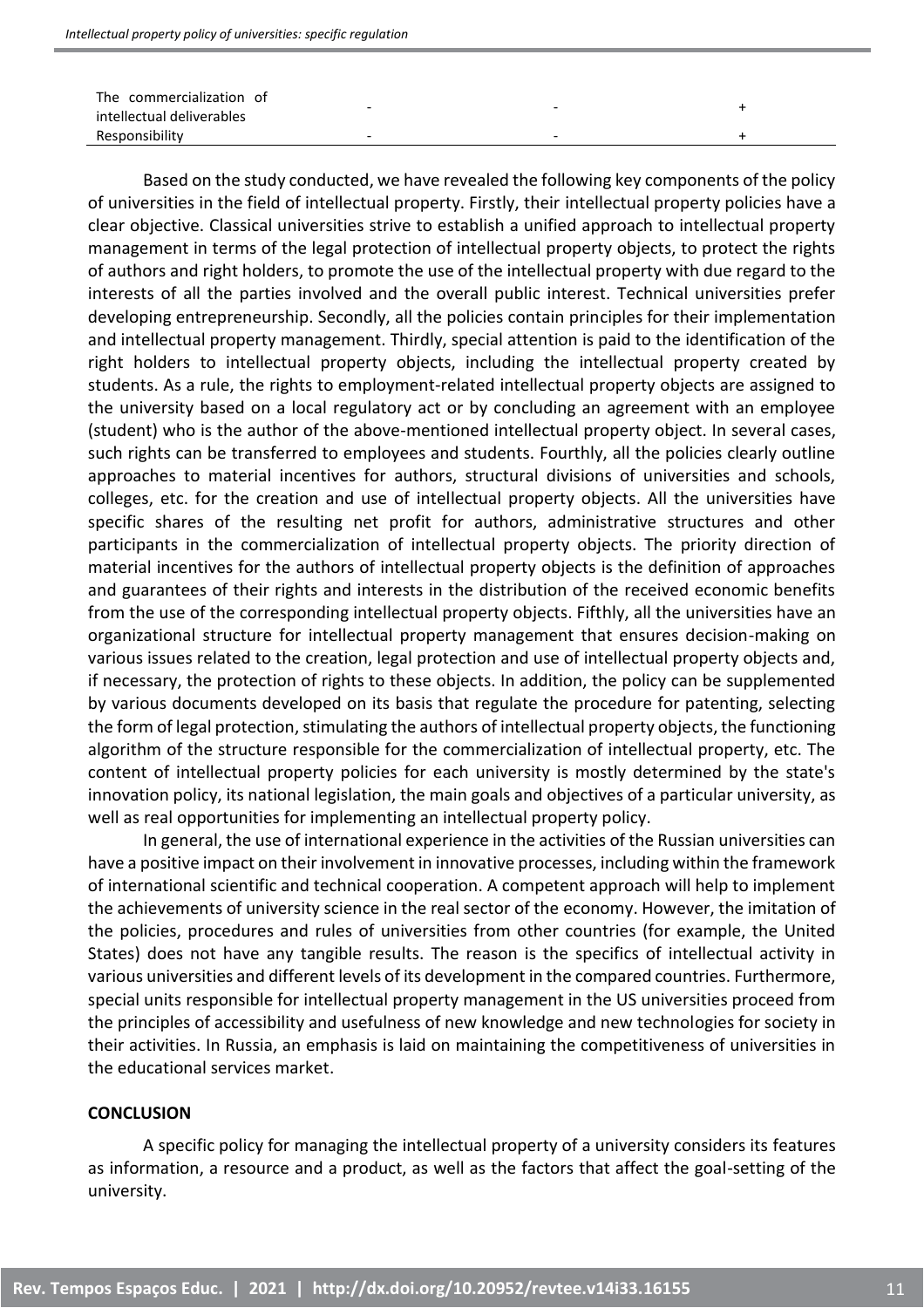It seems expedient to represent such a policy in the form of a regulatory complex, where the main local act is supplemented with additional university acts. Corresponding to the existing legislation of a higher level, the main act sets the goals and principles of managing intellectual property objects, as well as the rights, duties and responsibilities of all participants in such legal relations. Thus, the research hypothesis seems to be proven.

Considering a growing trend to corporatize universities and transform them into entrepreneurial institutions, whose priority is to increase income, ensure self-financing and selfdevelopment, it is necessary to introduce elements of control over economic efficiency into intellectual property management policies. In addition, it is required to consider the orientation of universities towards the production of knowledge for the benefit of society.

One more direction of a university intellectual property management policy is the preservation and development of its scientific and technical potential as a strategic resource and a factor of competitiveness. Forming a system capable of maintaining the balance of these strategies should be considered a priority task of such a policy.

**Authors' Contributions:** Alexander Evgenievich Suglobov: designed the study, prepared the plan, wrote the first draft of the manuscipt and edited the final version. Katerina Sergeevna Orlova: designed the study, prepared the plan, wrote the first draft of the manuscipt and edited the final version. Alexander Konstantinovich Kalliopin: designed the study, prepared the plan, wrote the first draft of the manuscipt and edited the final version. Petr Katys: designed the study, prepared the plan, wrote the first draft of the manuscipt and edited the final version.Aleksey Valeryevich Novikov: designed the study, prepared the plan, wrote the first draft of the manuscipt and edited the final version. All authors have read and approved the final version of the manuscript.

**Ethics Approval:** Not applicable.

**Acknowledgments:** Not applicable.

#### **REFERENCES**

Abdulkadyrov, U. U., Pak, O. A., & Makushkin, S. A. (2021). Regulation of professional and labor relations of university teachers: international practice and national characteristics. *Revista Tempos E Espaços Em Educação*, *14*(33), e15129. https://doi.org/10.20952/revtee.v14i33.15129

Bliznets, I. A (2014). Politika universitetov v sfere intellektualnoi sobstvennosti [Intellectual property policies implemented by universities]. *Mezhdunarodnyi pravovoi kurer, 3*, 11-15.

Bostock, W. W. (1999). The global corporatization of universities: causes and consequences. *AntePodium, III*. Available: <https://eprints.utas.edu.au/8390/>

Ermilov, V. G., Azhmuratova, M. A., Pogrebinskaya, E. A., & Novikov, A. V. (2020). Desarrollo climático de inversiones: mecanismo normativo legal dentro del marco de desarrollo de la unión económica Eurasiana. *REICE: Revista Electrónica De Investigación En Ciencias Económicas*, *8*(16), 150-165. https://doi.org/10.5377/reice.v8i16.10678

Glinkina, O. V., Ganina, S. A., Soloveva, M. V., Litvinov, A. N., Smirnova, I. L. (2020). Current trends and directions of development of the international economic environment. *IIOAB Journal, 11*(S3), 8-12.

Harvard's Office of Technology Development. (2019). Statement of Policy in Regard to Intellectual Property (IP Policy). Available: https://otd.harvard.edu/faculty-inventors/resources/policies-and-procedures/statement-of-policy-inregard-to-intellectual-property/#top

HEIP-link. (n.d.). Promoting the international dimension of research in HEIs. Available[: http://www.heip-link.net](http://www.heip-link.net/)

Ivanov, V. A., Andrianov, Yu. S. Vasyunina, E. Z., Sharapov, E. S., & Nekhoroshkov, P. A. (2012). Intellektualnaya sobstvennost universiteta: sozdanie, pravovaya okhrana i upravlenie [The intellectual property of universities: formation, legal protection and management]: scientific edition. Yoshkar-Ola: Povolzhskii gosudarstvennyi tekhnologicheskii universitet, 352 p.

Ivliev, G. P. (2017). Doklad rukovoditelya Rospatenta na konferentsii "Modeli sistem upravleniya intellektualnoi sobstvennostyu v rossiiskikh universitetakh i nauchnykh organizatsiyakh" [The report of the head of the Russian Federal Service for Intellectual Property at the conference "Models of managing intellectual property in the Russian universities and research institutes]. Moscow, Skolkovo.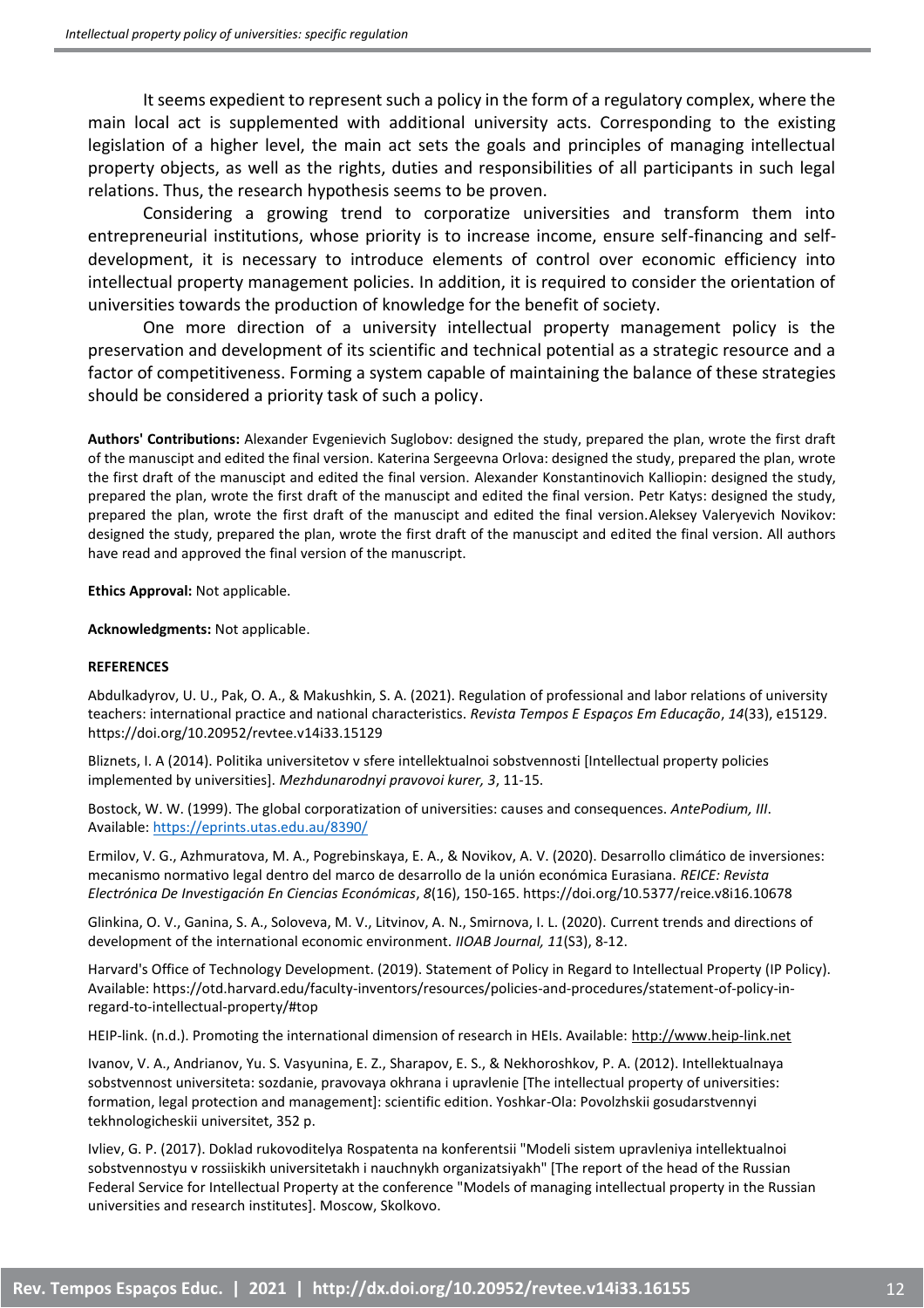Kalinin, A. Yu., & Nechepurenko, Yu. V. (2018). Politika universiteta v oblasti intellektualnoi sobstvennosti: zarubezhnyi opyt [A university policy in the sphere of intellectual property: foreign experience]. *Intellektualnaya sobstvennost v Belarusi, 3*(79), 16-22.

Kalinin, A. Yu., & Nechepurenko, Yu. V. (2019). Politika v oblasti intellektualnoi sobstvennosti: opyt universitetov Irlandii [Intellectual property policy: the experience of Irish universities]. *Aktualnye problemy nauki XXI veka, 8*, 37-42.

Klimakina, E. A., Palanchuk, N. V., Golovyashkina, M. A., Kagosyan, A. S., & Popova, O. V. (2020). Desenvolvimento da aprendizagem hibrida nas universidades: características organizacionais e legais. *Laplage Em Revista*, *6*(Extra-C), 215- 222. https://doi.org/10.24115/S2446-622020206Extra-C644p.215-222

Liotard, I. (1999). Les droits de propriete intellectuelle, une nouvelle arme strategiqie des firmes. *Rev. d'ecomonie industrielle, 89*, 69-106.

National Research University Higher School of Economics. (2013a). Kodeks praktiki v oblasti intellektualnoi sobstvennosti Vysshei shkoly ekonomiki [The Code of Practice on Intellectual Property adopted by the National Research University Higher School of Economics]. Available:

https://www.hse.ru/data/2014/01/22/1325729520/%D0%9A%D0%BE%D0%B4%D0%B5%D0%BA%D1%81%20%D0%B F%D1%80%D0%B0%D0%BA%D1%82%D0%B8%D0%BA%D0%B8%20%D0%B2%20%D0%BE%D0%B1%D0%BB.%20%D0 %98%D0%A1.pdf

National Research University Higher School of Economics. (2013b). Polozhenie ob intellektualnoi sobstvennosti NIU VShE [Law of Intellectual Property by the National Research University Higher School of Economics]. Available: <https://www.hse.ru/docs/109614047.html>

Poddubnaya, T. N., Zadneprovskaya, E. L. Voevodina, S. S., Ilyinova, N. A., Khatit, F. R., & Panina, E. A. (2021). Distance learning experience in the context of globalization of education]. *Propositos y Representaciones, 9*(1), e985. Available: <http://revistas.usil.edu.pe/index.php/pyr/article/view/985> (date of access: February 3, 2021).

Ryzhov, N. G. (2018). Politika tekhnicheskogo universiteta v oblasti intellektualnoi sobstvennosti [Intellectual property policies of technical universities]. *Innovatsii, 10*(240), 7-13.

Shegelman, I. R. (2010). Universitet v innovatsionnom prostranstve regiona [Universities in the innovative environment of a region]. *Vysshee obrazovanie v Rossii, 8‐9*, 77-80.

Spiridonova, E. A. (2009). Ekonomicheskoe obosnovanie strategii kommertsializatsii intellektualnoi sob stvennosti [The economic justification of a strategy for intellectual property commercialization]. Thesis for a Candidate Degree in Economic Sciences. Saint Petersburg State University, Saint Petersburg.

Tarasov, O. A. (2016). Originalnaya politika v oblasti intellektuanoi sobstvennosti, kak kriterii namerenii vuza v sfere innovatsii [A specific policy in the sphere of intellectual property as a criterion of an innovative potential of some university]. *Zhurnal "Innovatsii. Investitsii", 7*(89), 3.

Technical University of Munich – Office for Research and Innovation Transfer. (n.d.). TUM IP Policy. Available: https://www.forte.tum.de/en/technology-transfer/patents-and-licenses/tum-ip-policy/

Vasileva, Yu. S. (2018). Polozhenie del v Rossiiskoi Federatsii v otnoshenii politiki v oblasti intellektualnoi sobstvennosti universitetov i nauchnykh uchrezhdenii [The state of affairs in the Russian Federation in relation to intellectual property policies implemented by universities and research institutes]. In: Gulyayev, G.Yu. (Ed.). Ekonomika, biznes, innovatsii. Proceedings of the 4<sup>th</sup> International scientific conference, Penza, Russia. Penza: Nauka i Prosveshcheniye, pp. 176-180.

Vidyakina, O. V. (2013). Ispolzovanie zarubezhnogo opyta dlya formirovaniya politiki v sfere intellektualnoi sobstvennosti rossiiskikh universitetov [The use of foreign experience for forming a policy in relation to the intellectual property of the Russian universities]. *Imushchestvennye otnosheniya v RF, 3*(138), 73-82.

Vidyakina, O. V. (2016). Genezis v sfere intellektualnoi sobstvennosti universitetskoi sistemy Rossii [The genesis of intellectual property in the Russian system of higher education]. *Zhurnal Intellektualnaya sobstvennost. Promyshlennaya sobstvennost, 3*, 45-56.

Vinokurov, V. I. (2005). Osnovnye terminy i opredeleniya v sfere innovatsii [Basic terms and definitions in the sphere of innovations]. *Innovatsii, 4*(81), 6-22.

Volkova, T. I. (2001). Intellektualnaya sobstvennost v nauke i tekhnike [Intellectual property in science and technology]. *Intellektualnaya sobstvennost: pravovoe obespechenie: Analiticheskii Vestnik, 37*. Available: http://iam.duma.gov.ru/node/8/4483/14955